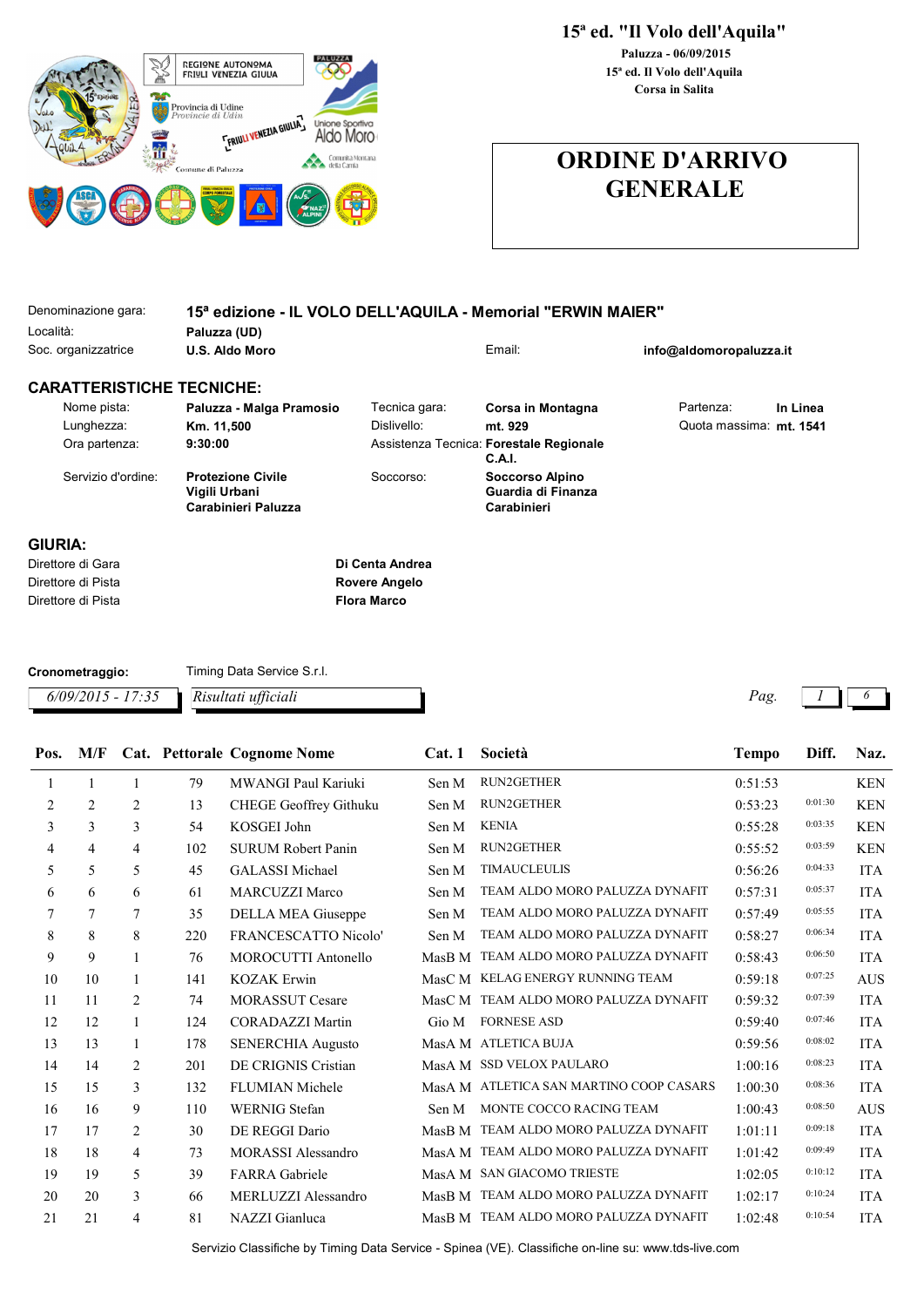| Pos. | M/F |              |     | <b>Cat. Pettorale Cognome Nome</b> | Cat.1        | Società                                                      | <b>Tempo</b> | Diff.   | Naz.       |
|------|-----|--------------|-----|------------------------------------|--------------|--------------------------------------------------------------|--------------|---------|------------|
| 22   | 22  | 5            | 239 | DELLA PIETRA Luca                  |              | MasB M CARNIATLETICA                                         | 1:03:04      | 0:11:11 | <b>ITA</b> |
| 23   | 23  | 6            | 29  | DE PRATO Paolo                     |              | MasA M GS STELLA ALPINA                                      | 1:03:17      | 0:11:23 | <b>ITA</b> |
| 24   | 24  | 7            | 58  | <b>MAIER Stefano</b>               |              | MasA M TEAM ALDO MORO PALUZZA DYNAFIT                        | 1:03:44      | 0:11:51 | <b>ITA</b> |
| 25   | 25  | 8            | 142 | LAZZARA Mirco                      |              | MasA M TEAM ALDO MORO PALUZZA DYNAFIT                        | 1:04:25      | 0:12:32 | <b>ITA</b> |
| 26   | 26  | 3            | 155 | <b>ROSOLEN</b> Ermes               |              | MasC M ATLETICA DOLOMITI BELLUNO                             | 1:04:51      | 0:12:58 | <b>ITA</b> |
| 27   | 1   | $\mathbf{1}$ | 53  | KEBEYA Brendah Kamonya             | Sen F        | RUN2GETHER                                                   | 1:04:53      | 0:13:00 | <b>KEN</b> |
| 28   | 27  | 10           | 199 | SPIZ Mauro                         | Sen M        | <b>SSD VELOX PAULARO</b>                                     | 1:04:57      | 0:13:04 | <b>ITA</b> |
| 29   | 28  | 2            | 213 | <b>CORADAZZI</b> Thomas            | Gio M        | <b>S.S. FORNESE</b>                                          | 1:05:14      | 0:13:21 | <b>ITA</b> |
| 30   | 29  | 11           | 217 | DE CRIGNIS Gabriele                | Sen M        | CARNIATLETICA                                                | 1:05:17      | 0:13:24 | <b>ITA</b> |
| 31   | 30  | 12           | 177 | FORTE Alessandro                   | Sen M        | <b>ATLETICA BUJA</b>                                         | 1:05:25      | 0:13:31 | <b>ITA</b> |
| 32   | 31  | 9            | 149 | MOSOLO Marco                       |              | MasA M ASD CIVIRUNNNERS                                      | 1:05:25      | 0:13:32 | <b>ITA</b> |
| 33   | 32  | 10           | 145 | MELONI Giovanni                    |              | MasA M U.S. MARIO TOSI TARVISIO                              | 1:05:30      | 0:13:37 | <b>ITA</b> |
| 34   | 33  | 11           | 174 | <b>NODALE</b> Denis                |              | MasA M TEAM ALDO MORO PALUZZA DYNAFIT                        | 1:05:36      | 0:13:43 | <b>ITA</b> |
| 35   | 2   | 2            | 218 | THEOCHARIS Dimitra                 | Sen F        | TEAM ALDO MORO PALUZZA DYNAFIT                               | 1:06:38      | 0:14:45 | <b>ITA</b> |
| 36   | 34  | 12           | 37  | DI CENTA Patrick                   |              | MasA M TEAM ALDO MORO PALUZZA DYNAFIT                        | 1:06:38      | 0:14:45 | <b>ITA</b> |
| 37   | 35  | 13           | 67  | <b>MERLUZZI Patrik</b>             | Sen M        | PIANI DI VAS RIGOLATO                                        | 1:06:48      | 0:14:55 | <b>ITA</b> |
| 38   | 36  | 14           | 32  | DEL COLLE Manuel                   | Sen M        | TEAM ALDO MORO PALUZZA DYNAFIT                               | 1:06:54      | 0:15:01 | <b>ITA</b> |
| 39   | 37  | 6            | 86  | PANASCI Daniele                    |              | MasB M G.S. AQUILEIA                                         | 1:07:03      | 0:15:10 | <b>ITA</b> |
| 40   | 38  | 4            | 36  | DEREANI Beniamino                  |              | MasC M TEAM ALDO MORO PALUZZA DYNAFIT                        | 1:07:30      | 0:15:37 | <b>ITA</b> |
| 41   | 39  | 15           | 127 | DELLI ZOTTI Massimo                | Sen M        | VAL GLERIS PONTEBBA                                          | 1:07:32      | 0:15:38 | <b>ITA</b> |
| 42   | 3   | 1            | 95  | <b>ROMANIN Paola</b>               |              | MasA F TEAM ALDO MORO PALUZZA DYNAFIT                        | 1:08:43      | 0:16:50 | <b>ITA</b> |
| 43   | 40  | $\mathbf{1}$ | 108 | <b>VALLE</b> Franco                | Vet M        | TEAM ALDO MORO PALUZZA DYNAFIT                               | 1:08:51      | 0:16:57 | ITA        |
| 44   | 41  | 7            | 50  | <b>GRESSANI</b> Cristian           |              | MasB M TEAM ALDO MORO PALUZZA DYNAFIT                        | 1:08:54      | 0:17:00 | <b>ITA</b> |
| 45   | 42  | 13           | 169 | ZOFFI Francesco Giuseppe           |              | MasA M TEAM ALDO MORO PALUZZA DYNAFIT                        | 1:09:20      | 0:17:26 | <b>ITA</b> |
| 46   | 43  | 8            | 197 | <b>CORTOLEZZIS Fabrizio</b>        |              | MasB M TIMAUCLEULIS                                          | 1:09:21      | 0:17:27 | <b>ITA</b> |
| 47   | 44  | 5            | 191 | FLORA Piermario                    |              | MasC M TEAM ALDO MORO PALUZZA DYNAFIT                        | 1:09:46      | 0:17:53 | <b>ITA</b> |
| 48   | 45  | 9            | 190 | ZANCOPE' Andrea                    |              | MasB M TEAM ALDO MORO PALUZZA DYNAFIT                        | 1:09:50      | 0:17:57 | <b>ITA</b> |
| 49   | 46  | 6            | 170 | DI CENTA Andrea                    |              | MasC M TEAM ALDO MORO PALUZZA DYNAFIT                        | 1:10:07      | 0:18:14 | <b>ITA</b> |
| 50   | 4   | $\mathbf{1}$ | 167 | ZANETTE Patrizia                   |              | MasB F ATLETICA DOLOMITI BELLUNO                             | 1:10:51      | 0:18:57 | <b>ITA</b> |
| 51   | 47  | 10           | 119 | <b>CARLOT</b> Franco               |              | MasB M SCI CLUB VALCELLINA                                   | 1:11:02      | 0:19:08 | <b>ITA</b> |
|      | 48  |              | 78  |                                    |              | MasA M TIMAUCLEULIS                                          | 1:11:07      | 0:19:14 | <b>ITA</b> |
| 52   |     | 14           |     | <b>MUSER</b> Diego                 |              |                                                              |              | 0:19:23 |            |
| 53   | 49  | 11           | 5   | <b>BELLITTO</b> Daniele            | MasB M CLAUT |                                                              | 1:11:16      | 0:19:30 | <b>ITA</b> |
| 54   | 50  | $\tau$       | 34  | DEL ZOTTO Stefano                  |              | MasC M ALPINI PULFERO GSA<br>MasA M AMICI DI TRAVA           | 1:11:23      | 0:19:41 | <b>ITA</b> |
| 55   | 51  | 15           | 173 | RIZZOTTI Cristian                  |              | MasA M SCI CLUB VALCELLINA                                   | 1:11:34      | 0:19:54 | <b>ITA</b> |
| 56   | 52  | 16           | 161 | TOME Gianni                        |              |                                                              | 1:11:47      | 0:20:03 | <b>ITA</b> |
| 57   | 53  | 12           | 80  | NASSIMBENI Paolo                   |              | MasB M TEAM ALDO MORO PALUZZA DYNAFIT<br>MasA M TIMAUCLEULIS | 1:11:56      | 0:20:12 | <b>ITA</b> |
| 58   | 54  | 17           | 180 | <b>PUNTEL Erwin</b>                |              |                                                              | 1:12:05      | 0:21:22 | ITA        |
| 59   | 55  | 13           | 60  | MANSUTTI David                     |              | MasB M UDINE TRIATHLON                                       | 1:13:15      | 0:21:25 | <b>ITA</b> |
| 60   | 56  | 14           | 184 | PIATTO Michele                     |              | MasB M FINCANTIERI ATLETICA MONFALCONE                       | 1:13:18      | 0:21:30 | <b>ITA</b> |
| 61   | 57  | 8            | 122 | COCETTI Roberto                    |              | MasC M VAL ROSANDRA TRIESTE                                  | 1:13:23      | 0:21:33 | <b>ITA</b> |
| 62   | 58  | 3            | 212 | SCLISIZZO Luca                     | Gio M        | TEAM ALDO MORO PALUZZA DYNAFIT                               | 1:13:26      | 0:21:42 | <b>ITA</b> |
| 63   | 5   | 2            | 10  | BRADASCHIA Sara                    |              | MasB F ATLETICA BRUGNERA                                     | 1:13:35      |         | <b>ITA</b> |
| 64   | 59  | 2            | 85  | ORTIS Venanzio                     |              | Vet M TEAM ALDO MORO PALUZZA DYNAFIT                         | 1:14:07      | 0:22:14 | ITA        |
| 65   | 60  | 15           | 28  | DE PAZZI Pierpaolo                 |              | MasB M TRIESTE                                               | 1:14:24      | 0:22:31 | <b>ITA</b> |
| 66   | 61  | 16           | 224 | <b>BELLINA</b> Gianni              | Sen M 0      |                                                              | 1:14:43      | 0:22:49 | <b>ITA</b> |
| 67   | 62  | 16           | 192 | RIGHINI Massimiliano               |              | MasB M GS STELLA ALPINA                                      | 1:14:43      | 0:22:49 | <b>ITA</b> |
| 68   | 63  | 17           | 55  | LAVARONI Paolo                     |              | MasB M U.S. MARIO TOSI TARVISIO                              | 1:14:50      | 0:22:56 | <b>ITA</b> |
| 69   | 64  | 18           | 94  | PRESSACCO Simone                   |              | MasA M ATLETICA 2000 CODROIPO                                | 1:15:09      | 0:23:15 | <b>ITA</b> |
| 70   | 65  | 19           | 158 | SFILIGOI Boris                     |              | MasA M TEAMSATORI                                            | 1:15:11      | 0:23:17 | <b>ITA</b> |
| 71   | 66  | 9            | 106 | <b>URBAN Paolo</b>                 |              | MasC M FORNESE ASD                                           | 1:15:24      | 0:23:31 | <b>ITA</b> |
| 72   | 67  | 10           | 195 | <b>BUSETTINI</b> Alessandro        |              | MasC M TEAM ALDO MORO PALUZZA DYNAFIT                        | 1:15:27      | 0:23:33 | ITA        |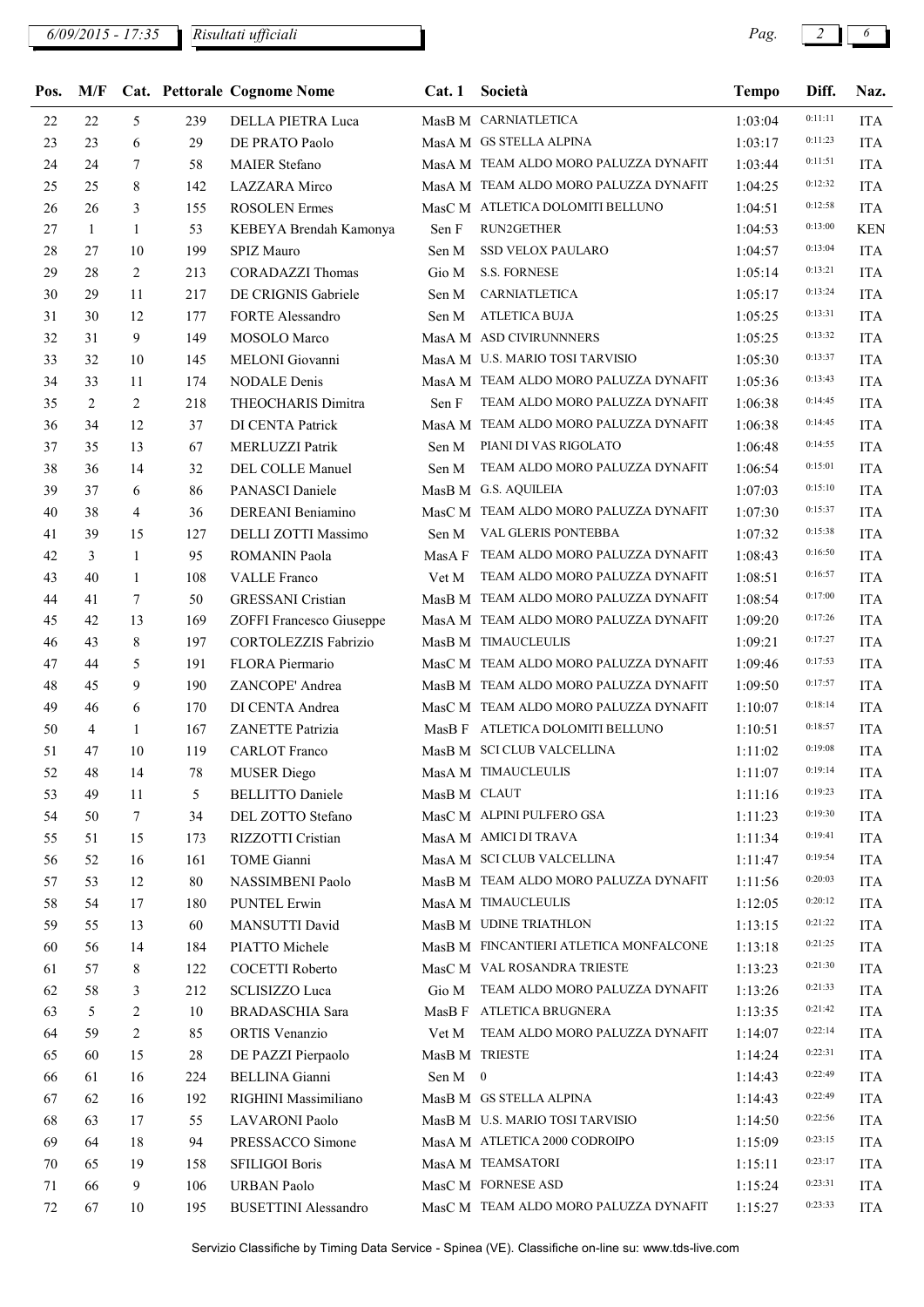| Pos.   | M/F             |                |        | Cat. Pettorale Cognome Nome | Cat.1       | Società                               | <b>Tempo</b> | Diff.   | Naz.       |
|--------|-----------------|----------------|--------|-----------------------------|-------------|---------------------------------------|--------------|---------|------------|
| 73     | 6               | 2              | 72     | MORASSI Daniela             |             | MasA F TEAM ALDO MORO PALUZZA DYNAFIT | 1:15:27      | 0:23:34 | <b>ITA</b> |
| 74     | 68              | 17             | 232    | ORTIS Giacomo               | Sen M       | TEAM ALDO MORO PALUZZA DYNAFIT        | 1:15:32      | 0:23:39 | <b>ITA</b> |
| 75     | 69              | 18             | 216    | PERSIANI Claudio            |             | MasB M TEAM ALDO MORO PALUZZA DYNAFIT | 1:16:24      | 0:24:31 | <b>ITA</b> |
| 76     | 70              | 20             | 165    | <b>VENIER Daniel</b>        |             | MasA M MONTEREALE VALCELLINA          | 1:16:28      | 0:24:35 | <b>ITA</b> |
| $77\,$ | 71              | 21             | 129    | DONATO Gabriele             |             | MasA M TRIESTE                        | 1:16:36      | 0:24:42 | <b>ITA</b> |
| 78     | 72              | 19             | 193    | <b>GUARISE Moreno</b>       |             | MasB M ATLETICA BUJA                  | 1:17:38      | 0:25:45 | <b>ITA</b> |
| 79     | 73              | 20             | 183    | DI RONCO Edoardo            |             | MasB M TIMAUCLEULIS                   | 1:17:57      | 0:26:04 | <b>ITA</b> |
| $80\,$ | 74              | $\mathbf{3}$   | 97     | SBRIZZAI Roberto            |             | Vet M TEAM ALDO MORO PALUZZA DYNAFIT  | 1:18:00      | 0:26:07 | <b>ITA</b> |
| 81     | 75              | 22             | 182    | <b>BELLINA Paolo</b>        |             | MasA M ESSETRE RUNNING                | 1:18:01      | 0:26:08 | <b>ITA</b> |
| 82     | 76              | 23             | 69     | MICHIELOTTO Dario           |             | MasA M ATLETICA BUJA                  | 1:18:13      | 0:26:19 | <b>ITA</b> |
| 83     | 77              | 11             | $\tau$ | <b>BERALDO</b> Giorgio      |             | MasC M ATLETICA LEONE SAN MARCO       | 1:18:22      | 0:26:28 | <b>ITA</b> |
| 84     | 78              | $\overline{4}$ | 109    | <b>VEZZI Fulvio</b>         |             | Vet M CARNIATLETICA                   | 1:18:33      | 0:26:40 | <b>ITA</b> |
| 85     | 79              | 21             | 200    | <b>GASPARINI</b> Andrea     |             | MasB M GS AQUILEIA                    | 1:18:50      | 0:26:56 | <b>ITA</b> |
| 86     | 80              | 22             | 111    | ADAMI Giacomo               |             | MasB M EDELWEISS VILLA SANTINA        | 1:18:55      | 0:27:02 | <b>ITA</b> |
| 87     | 81              | 23             | 125    | CRESSATTI Dario             |             | MasB M G.S. AQUILEIA                  | 1:18:56      | 0:27:02 | <b>ITA</b> |
| $88\,$ | 82              | 24             | 59     | <b>MANSUTTI Giorgio</b>     |             | MasB M TEAM ALDO MORO PALUZZA DYNAFIT | 1:19:07      | 0:27:13 | <b>ITA</b> |
| 89     | 83              | 5              | 33     | DEL GOBBO Renato            |             | Vet M TEAM ALDO MORO PALUZZA DYNAFIT  | 1:19:07      | 0:27:14 | <b>ITA</b> |
| 90     | 84              | 25             | 82     | PUNTEL Daniele              |             | MasB M TIMAUCLEULIS                   | 1:19:30      | 0:27:37 | <b>ITA</b> |
| 91     | 85              | 24             | 128    | D'ODORICO Alessio           |             | MasA M JALMICCO CORSE                 | 1:19:42      | 0:27:49 | <b>ITA</b> |
| 92     | 86              | 12             | 57     | LUNGHI Luigi                |             | MasC M NIU' TEAM LESTIZZA             | 1:20:11      | 0:28:18 | <b>ITA</b> |
| 93     | 87              | 13             | 105    | <b>TUZZI</b> Lodovico       |             | MasC M TRATTORIA FRIULI ASD           | 1:20:17      | 0:28:23 | <b>ITA</b> |
| 94     | $7\phantom{.0}$ | 3              | 131    | FACCHIN Michela             |             | MasB F G.S. AQUILEIA                  | 1:20:20      | 0:28:27 | <b>ITA</b> |
| 95     | 88              | 26             | 123    | COLETTI Luca                |             | MasB M GEMONATLETICA                  | 1:20:26      | 0:28:32 | <b>ITA</b> |
| 96     | 89              | 25             | 18     | CITTI Giuliano              |             | MasA M PODISMO BUTTRIO                | 1:20:34      | 0:28:41 | <b>ITA</b> |
| 97     | 90              | $\overline{4}$ | 214    | LOZZA Cesare                | Gio M       | <b>STELLA ALPINA</b>                  | 1:20:40      | 0:28:47 | <b>ITA</b> |
| 98     | 91              | 27             | 23     | DA RIOS Davide              |             | MasB M TEAM ALDO MORO PALUZZA DYNAFIT | 1:20:55      | 0:29:02 | <b>ITA</b> |
| 99     | 92              | 28             | 138    | <b>GRACCO Loris</b>         |             | MasB M U.S. OVARO                     | 1:21:02      | 0:29:09 | <b>ITA</b> |
| 100    | 93              | 29             | 92     | PITTONI Amadio              |             | MasB M VIGILI DEL FUOCO               | 1:21:14      | 0:29:21 | <b>ITA</b> |
| 101    | 94              | 30             | 185    | <b>CAMPUS Franck</b>        |             | MasB M PIANI DI VAS RIGOLATO          | 1:21:21      | 0:29:27 | <b>ITA</b> |
| 102    | 95              | 18             | 236    | <b>MORESSIN Simone</b>      | Sen M MMT   |                                       | 1:21:43      | 0:29:50 | <b>ITA</b> |
| 103    | 8               | 1              | 245    | <b>MORASSI Aurora</b>       |             | Gio F TIMAUCLEULIS                    | 1:21:49      | 0:29:56 | <b>ITA</b> |
| 104    | 96              | 14             | 181    | <b>SAIN Paolo</b>           |             | MasC M ATLETICA LEONE SAN MARCO       | 1:22:01      | 0:30:08 | <b>ITA</b> |
| 105    | 97              | 31             | 160    | STEFANUTO Claudio           |             | MasB M MONTANAIA RACING               | 1:22:04      | 0:30:10 | <b>ITA</b> |
| 106    | 98              | 32             | 116    | <b>BIGARAN</b> Dante        |             | MasB M MONTANAIA RACING               | 1:22:08      | 0:30:15 | <b>ITA</b> |
| 107    | 99              | 33             | 112    | AVE Marco                   |             | MasB M MONTANAIA RACING               | 1:22:26      | 0:30:33 | <b>ITA</b> |
| 108    | 100             | 34             | 133    | <b>GABAS</b> Daniele        |             | MasB M CAMPOLONGO TAPOGLIANO          | 1:22:38      | 0:30:44 | <b>ITA</b> |
| 109    | 101             | 15             | 223    | <b>FORNER Enzo</b>          |             | MasC M GM UDINESI                     | 1:23:01      | 0:31:08 | <b>ITA</b> |
| 110    | 102             | 26             | 186    | PIRIONI Matteo              |             | MasA M PODISMO BUTTRIO                | 1:23:05      | 0:31:12 | <b>ITA</b> |
| 111    | 103             | 16             | 206    | SCHIAVO Fabio               |             | MasC M GM TEENAGER STARANZANO         | 1:23:32      | 0:31:38 | <b>ITA</b> |
| 112    | 9               | 4              | 17     | CIMENTI Belinda             |             | MasB F TEAM ALDO MORO PALUZZA DYNAFIT | 1:23:52      | 0:31:59 | <b>ITA</b> |
| 113    | 104             | 27             | 139    | <b>GURISATTI Paolo</b>      |             | MasA M ASD ULTRA                      | 1:24:02      | 0:32:09 | <b>ITA</b> |
| 114    | 105             | 35             | 208    | GIULIANO Massimo            |             | MasB M GS ALPINI UDINE                | 1:24:07      | 0:32:13 | <b>ITA</b> |
| 115    | 106             | 36             | 163    | <b>URSELLA Loris</b>        |             | MasB M ATLETICA BUJA                  | 1:24:22      | 0:32:29 | <b>ITA</b> |
| 116    | 10              | 3              | 56     | LESA Stefania               |             | MasA F TREMENDI RUN                   | 1:24:29      | 0:32:36 | <b>ITA</b> |
| 117    | 107             | 19             | 221    | <b>GRESSANI Rudi</b>        | Sen $M = 0$ |                                       | 1:24:37      | 0:32:44 | <b>ITA</b> |
| 118    | 108             | 28             | 196    | PASCUTTI Gabriele           |             | MasA M TEAM SERNA                     | 1:24:44      | 0:32:51 | <b>ITA</b> |
| 119    | 11              | 3              | 22     | DA RIOS Chantal             |             | Sen F TEAM ALDO MORO PALUZZA DYNAFIT  | 1:25:21      | 0:33:28 | <b>ITA</b> |
| 120    | 109             | 17             | 107    | <b>URBAN Valter</b>         |             | MasC M STALI TEAM FORNESE             | 1:25:30      | 0:33:37 | <b>ITA</b> |
| 121    | 110             | 18             | 68     | <b>MERONI</b> Carlo         |             | MasC M PODISMO BUTTRIO                | 1:25:52      | 0:33:59 | <b>ITA</b> |
| 122    | 111             | 37             | 222    | NAIT Fabio                  |             | MasB M CARNIATLETICA                  | 1:25:55      | 0:34:01 | <b>ITA</b> |
| 123    | 112             | 19             | 8      | <b>BIANCOLINO Dario</b>     |             | MasC M TEAM ALDO MORO PALUZZA DYNAFIT | 1:26:49      | 0:34:56 | <b>ITA</b> |
|        |                 |                |        |                             |             |                                       |              |         |            |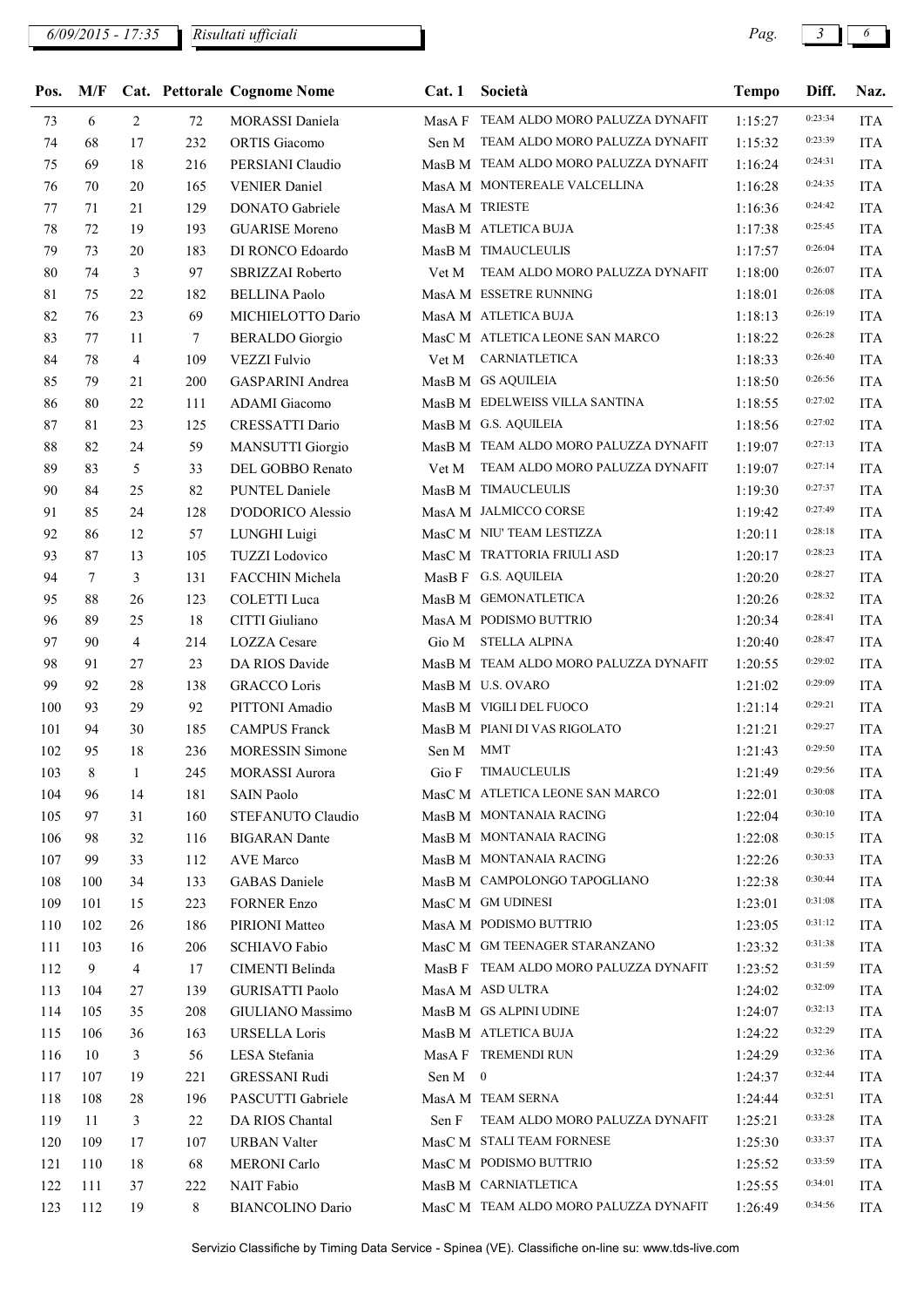| Pos. | M/F |                |     | <b>Cat. Pettorale Cognome Nome</b> | Cat.1                          | Società                               | <b>Tempo</b> | Diff.   | Naz.       |
|------|-----|----------------|-----|------------------------------------|--------------------------------|---------------------------------------|--------------|---------|------------|
| 124  | 113 | 6              | 121 | CHIZZO Aldo                        | Vet M                          | <b>GEOBAL</b>                         | 1:26:51      | 0:34:57 | <b>ITA</b> |
| 125  | 12  | $\mathbf{1}$   | 152 | PIUZZI Paola                       |                                | MasC F SAN DANIELE DEL FRIULI         | 1:26:53      | 0:35:00 | <b>ITA</b> |
| 126  | 114 | 20             | 171 | <b>PUNTIL Ermes</b>                |                                | MasC M PIANI DI VAS RIGOLATO          | 1:27:00      | 0:35:07 | <b>ITA</b> |
| 127  | 115 | 29             | 153 | POLI Andrea                        |                                | MasA M PASIAN DI PRATO                | 1:27:07      | 0:35:14 | <b>ITA</b> |
| 128  | 116 | 38             | 134 | <b>GALLO</b> Loris                 |                                | MasB M U.S. OVARO                     | 1:27:11      | 0:35:18 | <b>ITA</b> |
| 129  | 13  | 2              | 26  | DE CILLIA Ilaria                   |                                | MasC F ATLETICA BUJA                  | 1:27:16      | 0:35:22 | <b>ITA</b> |
| 130  | 117 | 21             | 84  | ORLICH Roberto                     |                                | MasC M JALMICCO CORSE                 | 1:28:00      | 0:36:07 | <b>ITA</b> |
| 131  | 118 | $\tau$         | 52  | <b>IANICH Aido</b>                 |                                | Vet M CARNIATLETICA                   | 1:28:07      | 0:36:14 | <b>ITA</b> |
| 132  | 119 | 22             | 21  | DA RIO Luca                        |                                | MasC M PODISMO BUTTRIO                | 1:28:37      | 0:36:43 | <b>ITA</b> |
| 133  | 120 | 39             | 179 | PEZZETTA Corrado                   |                                | MasB M C.S. CRETA GRAUZARIA           | 1:28:40      | 0:36:47 | <b>ITA</b> |
| 134  | 121 | 40             | 71  | TARPIGNATI Giampaolo               |                                | MasB M RUNDOM                         | 1:28:52      | 0:36:59 | <b>ITA</b> |
| 135  | 14  | 5              | 140 | <b>INNOCENTE Elena</b>             |                                | MasB F CAI CODROIPO                   | 1:29:30      | 0:37:37 | <b>ITA</b> |
| 136  | 122 | 41             | 46  | GALLO Fabio                        |                                | MasB M FORNESE ASD                    | 1:30:34      | 0:38:40 | <b>ITA</b> |
| 137  | 15  | 4              | 244 | <b>MORASSI</b> Eleonora            | Sen F                          | <b>TIMAUCLEULIS</b>                   | 1:30:41      | 0:38:48 | <b>ITA</b> |
| 138  | 123 | 23             | 156 | SASSETTI Paolo                     |                                | MasC M G.S. AQUILEIA                  | 1:31:01      | 0:39:07 | <b>ITA</b> |
| 139  | 124 | 24             | 194 | PLAZZOTTA Aldo                     | $\operatorname{MasC}$ M $\,$ 0 |                                       | 1:31:03      | 0:39:10 | <b>ITA</b> |
| 140  | 125 | 20             | 64  | MATTIUZ Stefano                    |                                | Sen M AZZANO RUNNERS                  | 1:31:05      | 0:39:11 | <b>ITA</b> |
| 141  | 16  | 3              | 40  | FERRAZZOLI Patrizia                |                                | MasC F TRIESTE ATLETICA               | 1:31:25      | 0:39:32 | <b>ITA</b> |
| 142  | 126 | 25             | 117 | <b>BORTOLUSSI Rudi</b>             |                                | MasC M GRUPPO PRIMAVERA               | 1:31:27      | 0:39:34 | <b>ITA</b> |
| 143  | 127 | 42             | 16  | CHIAPOLINI Paolo                   |                                | MasB M ATLETICA BUJA                  | 1:31:36      | 0:39:42 | <b>ITA</b> |
| 144  | 128 | 26             | 230 | ZAMPA Alessandro                   | MasC M 0                       |                                       | 1:31:54      | 0:40:00 | <b>ITA</b> |
| 145  | 129 | 43             | 136 | GNESUTTA Gian Maria                |                                | MasB M MAGREDI MOUNTAIN TRAIL         | 1:31:57      | 0:40:04 | <b>ITA</b> |
| 146  | 130 | 27             | 226 | MACCAN Lucio                       |                                | MasC M FIAMME CREMISI                 | 1:31:57      | 0:40:04 | <b>ITA</b> |
| 147  | 131 | 28             | 151 | NOCENT Maurizio                    |                                | MasC M RONCHI DEI LEGIONARI           | 1:32:05      | 0:40:11 | <b>ITA</b> |
| 148  | 17  | 4              | 238 | LAZZARA Claudia                    | MasA $F$ 0                     |                                       | 1:32:27      | 0:40:34 | <b>ITA</b> |
| 149  | 132 | 30             | 231 | MONTELLO Andrea                    |                                | MasA M PENTA SPORT TRIESTE            | 1:32:48      | 0:40:55 | <b>ITA</b> |
| 150  | 18  | $\overline{4}$ | 96  | ROMANUT Roberta                    |                                | MasC F PODISMO BUTTRIO                | 1:33:00      | 0:41:07 | <b>ITA</b> |
| 151  | 133 | 31             | 188 | DEL BON Miuri                      |                                | MasA M TIMAUCLEULIS                   | 1:33:07      | 0:41:13 | <b>ITA</b> |
| 152  | 19  | 5              | 65  | MAZZUCCA Micaela                   | Sen F                          | <b>TROIS ASD</b>                      | 1:33:21      | 0:41:28 | <b>ITA</b> |
| 153  | 134 | 32             | 89  | PAVONA Fabrizio                    |                                | MasA M TROIS ASD                      | 1:33:22      | 0:41:28 | <b>ITA</b> |
| 154  | 135 | 44             | 172 | DE CECCO Filippo                   |                                | MasB M MARATONA MAGNANO               | 1:33:28      | 0:41:35 | <b>ITA</b> |
| 155  | 136 | 33             | 143 | MARCUZZI Marco                     |                                | MasA M CAMPOLONGO TAPOGLIANO          | 1:33:46      | 0:41:53 | <b>ITA</b> |
| 156  | 20  | 6              | 146 | MIESIAK Beata                      |                                | MasB F CAMPOLONGO TAPOGLIANO          | 1:33:46      | 0:41:53 | <b>ITA</b> |
| 157  | 21  | 7              | 62  | MARUSIC Silvana                    |                                | MasB F ATLETICA BUJA                  | 1:34:20      | 0:42:27 | <b>ITA</b> |
| 158  | 22  | 8              | 100 | STORELLI Antonella                 |                                | MasB F VAL ROSANDRA TRIESTE           | 1:34:23      | 0:42:30 | <b>ITA</b> |
| 159  | 23  | 9              | 247 | <b>MAIERON</b> Paola               |                                | MasB F PIANI DI VAS RIGOLATO          | 1:34:45      | 0:42:51 | <b>ITA</b> |
| 160  | 137 | 29             | 240 | <b>MALLE</b> Maurizio              |                                | MasC M AS GEO BAL                     | 1:34:45      | 0:42:52 | <b>ITA</b> |
| 161  | 138 | 8              | 246 | DE CECCO Matteo                    |                                | Vet M TEAM ALDO MORO PALUZZA DYNAFIT  | 1:35:21      | 0:43:28 | <b>ITA</b> |
| 162  | 139 | 45             | 14  | MAZZESCHI Alessandro               |                                | MasB M CAI CIVIDALE                   | 1:35:35      | 0:43:42 | <b>ITA</b> |
| 163  | 140 | 5              | 215 | LOZZA Giovanni                     | Gio M                          | <b>STELLA ALPINA</b>                  | 1:35:59      | 0:44:05 | <b>ITA</b> |
| 164  | 24  | $\mathbf{1}$   | 43  | FURIAN Teresa                      | Vet F                          | G.M. UDINESI UOEI                     | 1:36:03      | 0:44:10 | <b>ITA</b> |
| 165  | 141 | 30             | 147 | MISANO Silvano                     |                                | MasC M PODISMO BUTTRIO                | 1:36:08      | 0:44:14 | <b>ITA</b> |
| 166  | 142 | 6              | 228 | FLORA Federico                     | Gio M                          | TIMAUCLEULIS                          | 1:36:18      | 0:44:25 | <b>ITA</b> |
| 167  | 143 | 9              | 101 | STUA William                       | Vet M                          | TEAM ALDO MORO PALUZZA DYNAFIT        | 1:36:21      | 0:44:28 | <b>ITA</b> |
| 168  | 144 | 31             | 15  | SOVRANO Stefano                    |                                | MasC M CAI CIVIDALE                   | 1:36:35      | 0:44:41 | <b>ITA</b> |
| 169  | 145 | 34             | 187 | <b>MAIERON Boris</b>               |                                | MasA M TEAM ALDO MORO PALUZZA DYNAFIT | 1:36:39      | 0:44:46 | <b>ITA</b> |
| 170  | 146 | $\tau$         | 227 | ORTOBELLI SCAFFIDI Aless           | Gio M 0                        |                                       | 1:36:40      | 0:44:47 | <b>ITA</b> |
| 171  | 147 | 46             | 118 | <b>BUSETTO Piergiuseppe</b>        | MasB M SACILE                  |                                       | 1:36:48      | 0:44:55 | <b>ITA</b> |
| 172  | 148 | 32             | 209 | PALLADINO Gianpaolo                |                                | MasC M ASD PODISMO BUTTRIO            | 1:37:01      | 0:45:08 | <b>ITA</b> |
| 173  | 149 | 33             | 48  | <b>GELMI</b> Giorgio               |                                | MasC M PODISMO BUTTRIO                | 1:37:16      | 0:45:23 | <b>ITA</b> |
| 174  | 25  | 5              | 242 | SIMEONI Marzia                     | MasA F 0                       |                                       | 1:37:18      | 0:45:25 | <b>ITA</b> |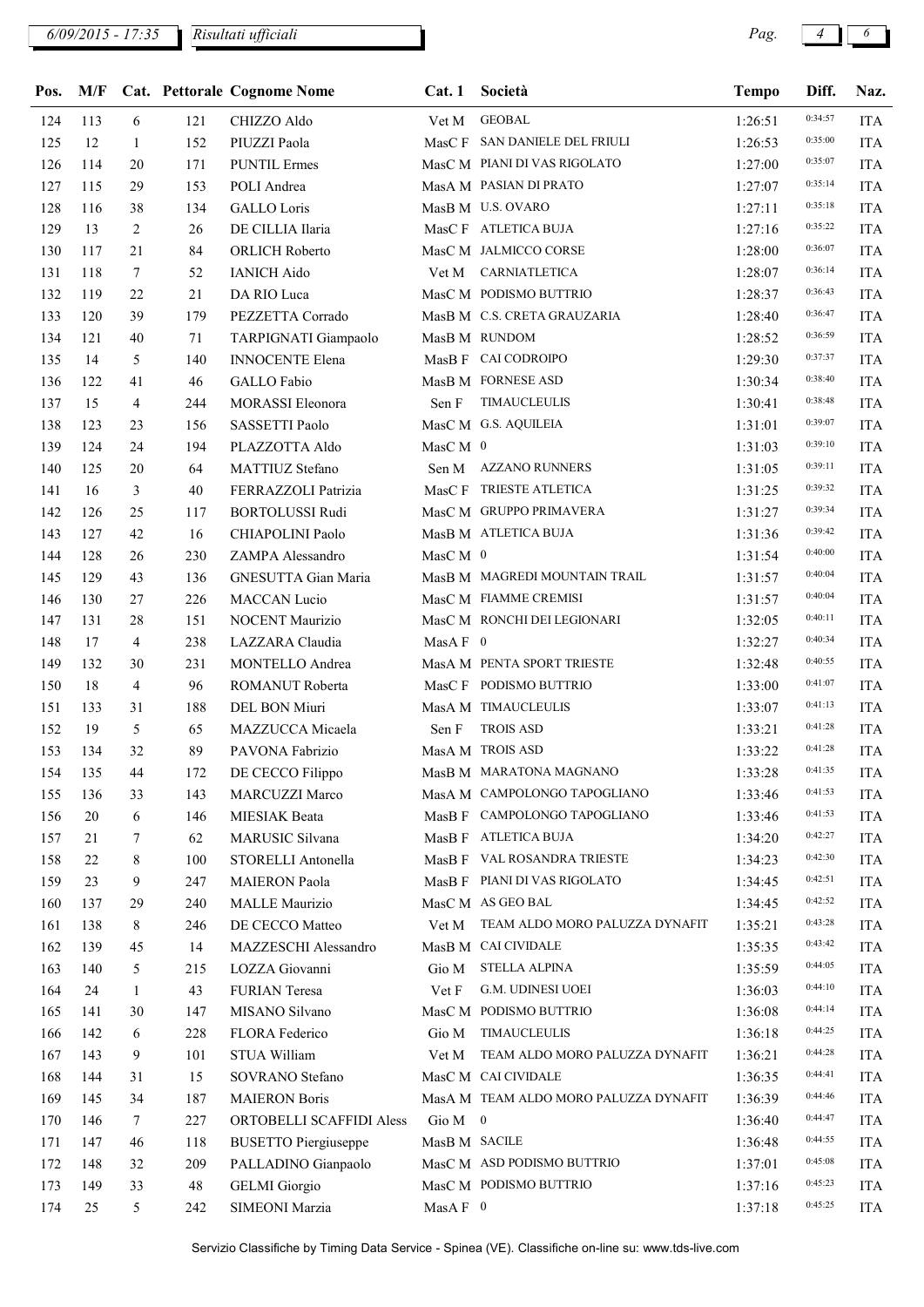| 176 | 151 | 34     | 115            | <b>BERTOLI</b> Marco       |                   | MasC M VAL ROSANDRA TRIESTE           | 1:37:40 | 0:45:47 | <b>ITA</b> |
|-----|-----|--------|----------------|----------------------------|-------------------|---------------------------------------|---------|---------|------------|
| 177 | 26  | 6      | 211            | PERSIANI Michela           | $MasAF$ 0         |                                       | 1:37:43 | 0:45:49 | <b>ITA</b> |
| 178 | 152 | 10     | 42             | FIOR Flavio                |                   | Vet M PIANI DI VAS RIGOLATO           | 1:38:33 | 0:46:40 | <b>ITA</b> |
| 179 | 27  | 10     | 241            | ROMANELLO Danila           |                   |                                       | 1:38:44 | 0:46:51 | <b>ITA</b> |
| 180 | 153 | 11     | 44             | FURLAN Oliviero            |                   | Vet M GRUPPO MARCIATORI GORIZIA       | 1:38:55 | 0:47:02 | <b>ITA</b> |
| 181 | 154 | 36     | 103            | <b>TOTIS Enrico</b>        |                   | MasA M AZZANO RUNNERS                 | 1:39:10 | 0:47:17 | <b>ITA</b> |
| 182 | 155 | 35     | 237            | <b>MORETTIN Valerio</b>    | MasC M $\,$ 0     |                                       | 1:39:12 | 0:47:19 | <b>ITA</b> |
| 183 | 28  | 5      | 12             | CESCUTTI Nerina            |                   | MasC F PODISMO BUTTRIO                | 1:39:13 | 0:47:19 | <b>ITA</b> |
| 184 | 156 | 12     | 38             | D'ORLANDO Guido            | Vet M             | <b>G.S. EDELWEISS</b>                 | 1:39:29 | 0:47:35 | <b>ITA</b> |
| 185 | 29  | 11     | 168            | ZANINI Laura               |                   | MasB F GEMONATLETICA                  | 1:39:55 | 0:48:02 | <b>ITA</b> |
| 186 | 30  | $\tau$ | 130            | DOROTEA Sara               | MasA F SUTRIO     |                                       | 1:40:09 | 0:48:16 | <b>ITA</b> |
| 187 | 31  | 12     | 164            | VALLE Luigina              |                   | MasB F PIANI DI VAS RIGOLATO          | 1:40:12 | 0:48:18 | <b>ITA</b> |
| 188 | 157 | 36     | 20             | CRAIGHERO Sandro           |                   | MasC M LIGOSULLO ACDS                 | 1:40:45 | 0:48:52 | <b>ITA</b> |
| 189 | 158 | 47     | 83             | ORFINO Giovanni            |                   | MasB M ATLETICA BUJA                  | 1:41:35 | 0:49:42 | <b>ITA</b> |
| 190 | 32  | 6      | 104            | TURCHETTO Barbara          |                   | MasC F ATLETICA BUJA                  | 1:41:47 | 0:49:54 | <b>ITA</b> |
| 191 | 33  | 8      | 120            | CHIAROT Chiara             |                   | MasA F MANIAGO                        | 1:42:49 | 0:50:55 | <b>ITA</b> |
| 192 | 159 | 37     | 205            | MIRABILE Leoluca           |                   | MasC M MARATONINA UDINESE             | 1:43:15 | 0:51:22 | <b>ITA</b> |
| 193 | 34  | 13     | 243            | GOLLINO Alessandra         | MasB F            | TIMAUCLEULIS                          | 1:44:27 | 0:52:33 | <b>ITA</b> |
| 194 | 35  | 14     | 113            | <b>BERLASSO</b> Morena     |                   | MasB F PODISMO BUTTRIO                | 1:44:27 | 0:52:34 | <b>ITA</b> |
| 195 | 36  | 9      | 126            | D'AGOSTINI Elisa           |                   | MasA F MARATONINA UDINESE             | 1:46:38 | 0:54:45 | <b>ITA</b> |
| 196 | 37  | 15     | 204            | VIRILI Roberta             | MasB F AMU        |                                       | 1:46:41 | 0:54:47 | <b>ITA</b> |
| 197 | 160 | 13     | 157            | SCARSINI Arduino           |                   | Vet M PIANI DI VAS RIGOLATO           | 1:48:04 | 0:56:10 | <b>ITA</b> |
| 198 | 161 | 48     | 135            | GERARDUZ Luciano           |                   | MasB M BAGNAROLA FOREVER              | 1:48:31 | 0:56:37 | <b>ITA</b> |
| 199 | 162 | 38     | 175            | <b>BIRARDA</b> Daniele     | $\rm MacC~M~$ $0$ |                                       | 1:48:38 | 0:56:45 | <b>ITA</b> |
| 200 | 163 | 49     | 229            | <b>CLAMA</b> Franco        | $MasB M$ 0        |                                       | 1:48:48 | 0:56:55 | <b>ITA</b> |
| 201 | 164 | 39     | 148            | MODOLO Gianpaolo           |                   | MasC M TEAM ALDO MORO PALUZZA DYNAFIT | 1:48:56 | 0:57:03 | <b>ITA</b> |
| 202 | 165 | 50     | 99             | SPINELLI Michele Celeste   |                   | MasB M GRUPPO GENERALI TRIESTE        | 1:49:43 | 0:57:50 | <b>ITA</b> |
| 203 | 38  | $\tau$ | 47             | GARGIULO Alessandra        |                   | MasC F VAL GLERIS PONTEBBA            | 1:50:34 | 0:58:41 | <b>ITA</b> |
| 204 | 166 | 51     | 176            | <b>BERNARDINIS Beppino</b> | MasB M 0          |                                       | 1:50:57 | 0:59:03 | <b>ITA</b> |
| 205 | 39  | 16     | 87             | PARLA Barbara              |                   | MasB F TEAM ALDO MORO PALUZZA DYNAFIT | 1:51:08 | 0:59:15 | <b>ITA</b> |
| 206 | 167 | 40     | $\overline{4}$ | <b>AGOSTINIS Pietro</b>    |                   | MasC M TEAM ALDO MORO PALUZZA DYNAFIT | 1:51:09 | 0:59:15 | <b>ITA</b> |
| 207 | 168 | 14     | 93             | PRESSACCO Enzo             |                   | Vet M G.M. UDINESI UOEI               | 1:52:16 | 1:00:23 | <b>ITA</b> |
| 208 | 40  | 2      | 203            | POSSAGNO Rosanna           | Vet F             | ATLETICA VILLORBA                     | 1:55:39 | 1:03:45 | <b>ITA</b> |
| 209 | 41  | 8      | 41             | FILIPPIN Antonella         | MasC F            | PODISMO BUTTRIO                       | 1:57:26 | 1:05:32 | <b>ITA</b> |
| 210 | 169 | 15     | 189            | PRAVISANI Ezio             | Vet M             | U.S. MARIO TOSI TARVISIO              | 1:59:52 | 1:07:59 | ITA        |
| 211 | 42  | 3      | 88             | PASSON Luisa               | Vet F             | PODISMO BUTTRIO                       | 1:59:53 | 1:08:00 | <b>ITA</b> |
| 212 | 43  | 9      | 90             | PAVONI Fiorella            | MasC F            | PIANI DI VAS RIGOLATO                 | 2:04:25 | 1:12:32 | <b>ITA</b> |
| 213 | 44  | 17     | 98             | SHATAYLO Tetyana           | MasB F            | <b>UKRAINE</b>                        | 2:14:18 | 1:22:24 | <b>UKR</b> |
| 214 | 45  | 10     | 235            | MAAR Sonia                 | MasC F            | TEAM ALDO MORO PALUZZA DYNAFIT        | 2:15:36 | 1:23:42 | <b>ITA</b> |
| 215 | 170 | 16     | 234            | VANINO Danilo              | Vet M             | TEAM ALDO MORO PALUZZA DYNAFIT        | 2:15:38 | 1:23:45 | <b>ITA</b> |
| 216 | 46  | 11     | 233            | PRICHIAK Maria Rosa        | MasC $\rm F$ 0    |                                       | 2:15:40 | 1:23:46 | ITA        |
| 217 | 171 | 21     | 114            | <b>BERTOLI</b> Federico    | Sen M             | <b>TRIESTE</b>                        | 2:21:36 | 1:29:43 | <b>ITA</b> |
| 218 | 47  | 6      | 154            | RICCI Linda                | Sen F             | <b>TRIESTE</b>                        | 2:21:36 | 1:29:43 | <b>ITA</b> |
| 219 | 172 | 17     | 202            | <b>BONALDO Umberto</b>     | Vet M             | ATLETICA VILLORBA                     | 2:25:45 | 1:33:51 | <b>ITA</b> |
| 220 | 48  | 12     | 210            | <b>MAIERON</b> Antonietta  | MasC $F \ 0$      |                                       | 2:26:48 | 1:34:54 | <b>ITA</b> |
| 221 | 49  | 2      | 137            | GNESUTTA Carlotta          | Gio F             | LIBERTAS IPEROTTICA                   | 2:30:26 | 1:38:33 | <b>ITA</b> |
| 222 | 173 | 8      | 225            | MACCAN Riccardo            | Gio $M \quad 0$   |                                       | 2:30:30 | 1:38:37 | ITA        |
| 223 | 50  | 18     | 166            | ZANET Monica               |                   | MasB F MAGREDI MOUNTAIN TRAIL         | 2:30:52 | 1:38:59 | <b>ITA</b> |
| 224 | 51  | 13     | 150            | MOTTADELLI Rita            |                   | MasC F VAL ROSANDRA TRIESTE           | 2:33:27 | 1:41:34 | ITA        |

Pos. M/F Cat. Pettorale Cognome Nome Cat. 1 Società Tempo Diff. Naz.

175 150 35 219 MARINI Francesco MasA M 0 1:37:24 0:45:30 ITA